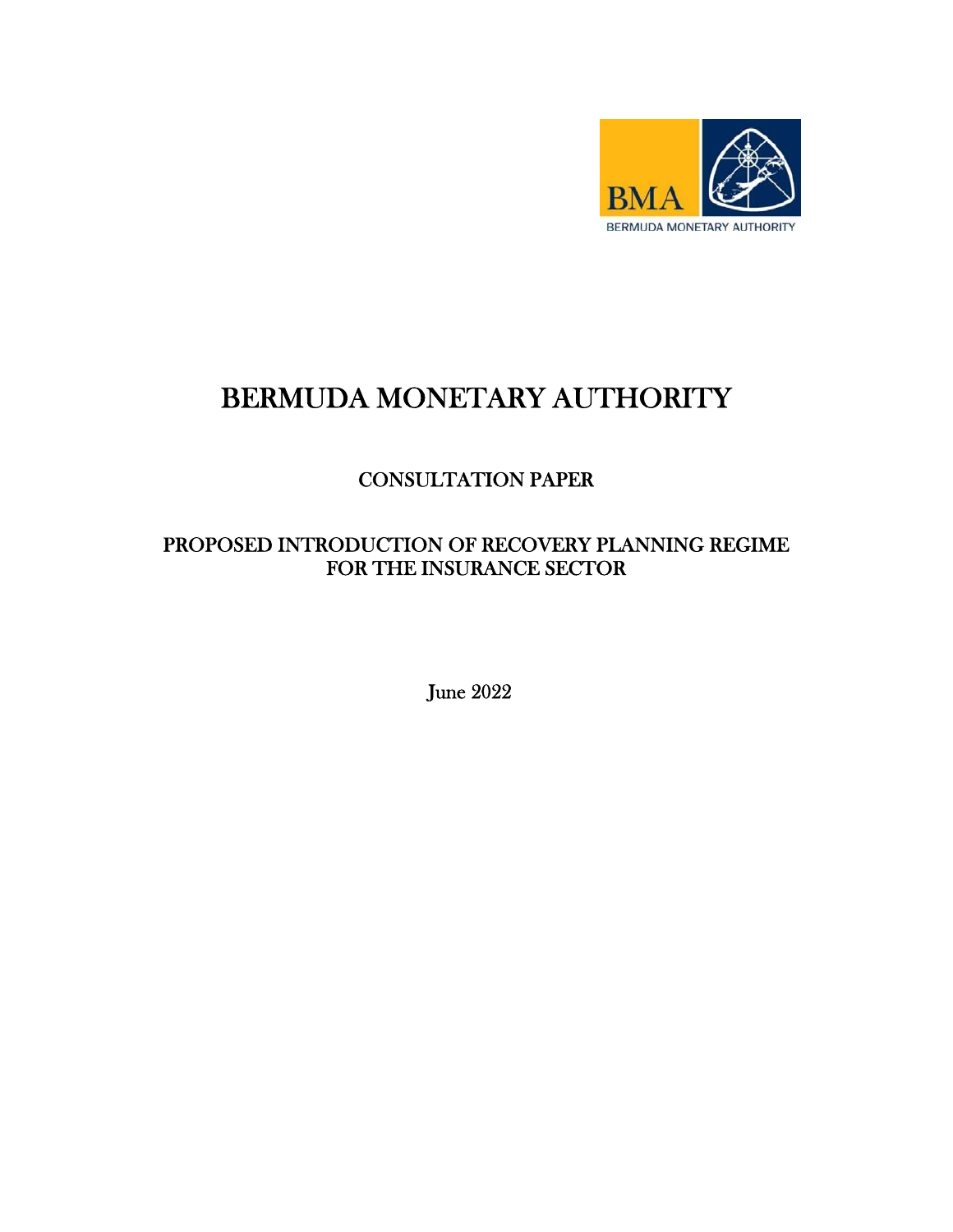## **TABLE OF CONTENTS**

| 4. FUTURE WORK ON BERMUDA'S RECOVERY PLANNING REGULATIONS 8 |  |
|-------------------------------------------------------------|--|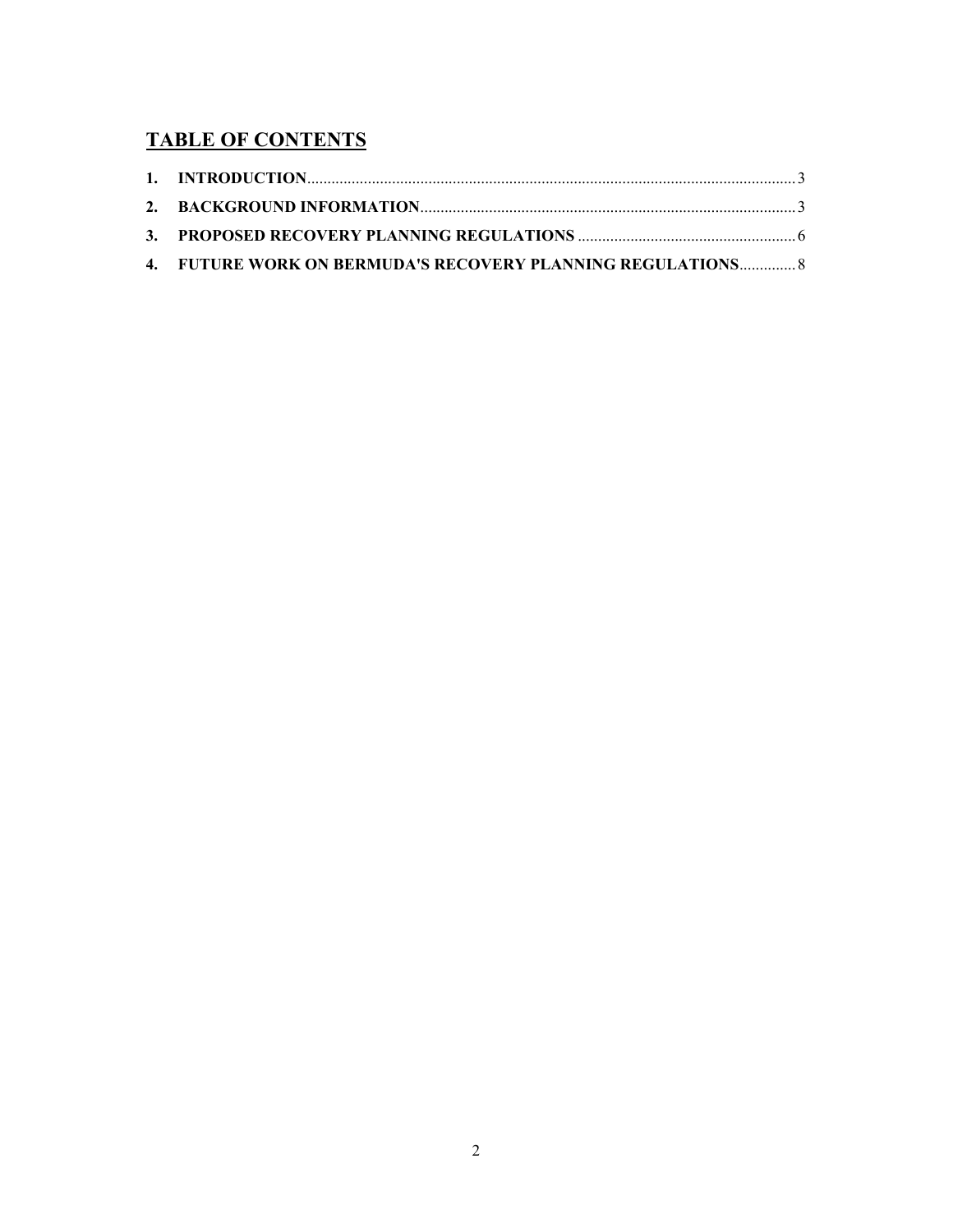#### **1. INTRODUCTION**

- 1.1. This Consultation Paper (CP) sets out the Bermuda Monetary Authority's (Authority or BMA) proposed approach to the regulation of 'recovery planning' for the Bermuda insurance  $\text{sector}^1$ . The proposed 'recovery planning' regime, which the Authority plans to introduce in the form of rules, is intended to do the following:
	- (a) Aid the insurer in understanding its own risks from severe stress scenarios; and
	- (b) Help strengthen Bermuda's insurance regulatory framework by ensuring that the insurer has a plan to act in an orderly and timely manner when dealing with a situation where an insurer<sup>2</sup> is under severe stress.
- 1.2. The Authority considers the introduction of recovery planning regimes applicable to Bermuda commercial insurers<sup>3</sup> as essential pillars in strengthening the Authority's prudential framework. These proposals are broadly divided into two sections, the introduction of recovery plans and the definition of the scope of proposed recovery planning rules
- 1.3. In order for the Authority to introduce the recovery planning regime the Authority will amend section 6A (1) of the Insurance Act 1978 to add the power to make rules for recovery planning.

#### **2. BACKGROUND INFORMATION**

2.1 Following the 2008/2009 global financial crisis (financial crisis), the Financial Stability Board (FSB) set out new standards applicable to systemically important financial institutions (i.e., Key Attributes of Effective Resolution Regimes for Financial Institutions (Key Attributes)4), which include recovery planning requirements. The overall goal of these Key Attributes is to reduce the probability of financial institutions failing and the impact of such failures with minimum

<sup>&</sup>lt;sup>1</sup> The concept of 'recovery' is defined/explained in section three of this paper.<br><sup>2</sup> For the purpose of this CP insurers also include reinsurers and insurance gro

<sup>&</sup>lt;sup>2</sup> For the purpose of this CP, insurers also include reinsurers and insurance groups for which the Authority is the group supervisor.

<sup>&</sup>lt;sup>3</sup> Commercial insurer includes an insurer registered, under section 4 of the Bermuda Insurance Act 1978, as Class 3A, Class 3B, Class 4, Class C, Class D, Class E and insurance groups. 4 https://www.fsb.org/wp-content/uploads/r\_111104cc.pdf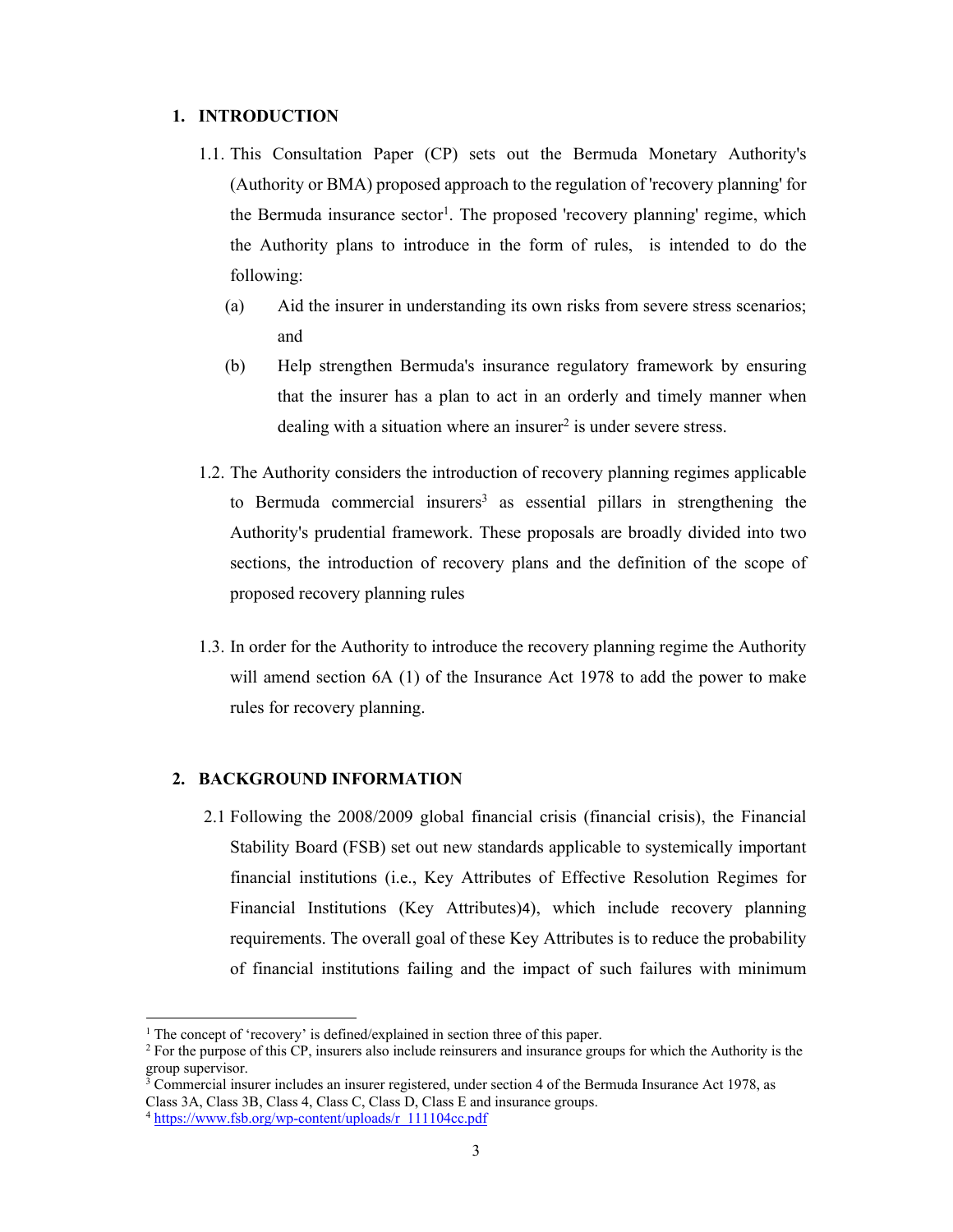public support, and to promote resolvability as part of the overall supervisory process.

- 2.2 The financial crisis also highlighted that insurers were not immune to financial vulnerabilities<sup>5</sup>. Based on this view, the International Association of Insurance Supervisors (IAIS), in November 2019, adopted a list of revised Insurance Core Principles (ICP) and related Common Framework for the Supervision of Internationally Active Insurance Groups (ComFrame) elements<sup>6</sup>, including a comprehensively revised ICP 16.15 (and related ComFrame elements), which sets standards for supervisory requirements in relation to recovery planning<sup>718</sup>.
- 2.3 The primary objectives of the FSB Key Attributes, the IAIS' ICPs (and related ComFrame elements), on recovery planning are generally aligned and involve the identification and planning for the deployment of recovery options that an insurer could reliably execute when under severe stress to restore its financial strength and viability.
- 2.4 In line with these objectives, the Authority recognises the growing importance and need for insurers to have a formal and structured recovery planning process that meets international standards. Having such a process in place will help enhance the Authority's overall regulatory mandate (i.e., to promote the safety and soundness of the insurers it regulates and the Bermuda financial system).
- 2.5 The Authority is committed to the viability of the Bermuda insurance market and aims to maintain a regulatory environment that aligns with international development/standards and appropriately protects policyholders. To this end, the Authority is proposing to introduce the recovery planning framework for the Bermuda insurance sector, as set out below in this CP.

<sup>&</sup>lt;sup>5</sup> See EIOPA's report " Failures and near misses in insurance"

https://www.eiopa.europa.eu/sites/default/files/publications/pdfs/eiopa\_failures\_and\_near\_misses\_final\_1\_0.pdf  $6$  See IAIS (2019) Insurance Core Principles and Common Framework for the Supervision of Internationally Active Insurance Groups (https://www.iaisweb.org/activities-topics/standard-setting/icps-and-comframe/)

<sup>&</sup>lt;sup>7</sup> The BMA is a member of the IAIS Resolution Working Group which was responsible for draft ICP 16.15. Thus, the Authority has been actively engaged in the discussions and development of the recovery and resolution standards for the insurance sector.

<sup>8</sup> On 22 September 2021 the European Commission adopted a proposal for an Insurance Recovery and Resolution Directive (i.e., https://eur-lex.europa.eu/legal-content/EN/TXT/PDF/?uri=CELEX:52021PC0582&from=EN)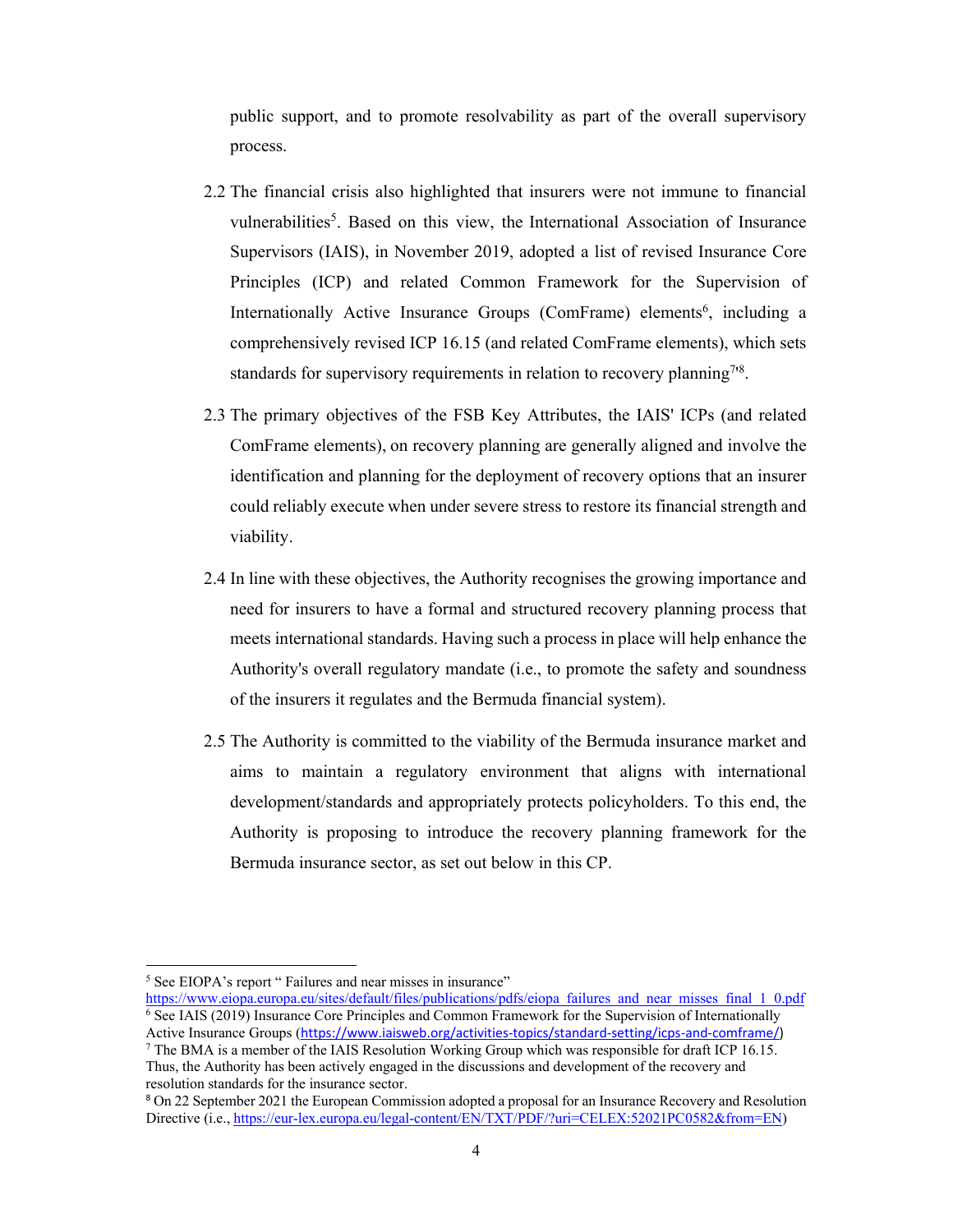- 2.6 This proposed framework is informed by relevant standards/material from the FSB, IAIS and other international bodies and, to the extent appropriate, also draws from experiences of other comparable jurisdictions. Additionally, to ensure it is appropriate and relevant for Bermuda, the framework also considers the unique features of the Bermuda financial system, particularly its international insurance sector.
- 2.7 Importantly, the Authority will implement and apply this proposed framework in line with the IAIS' 'proportionality principle', which provides Authorities with, "*the flexibility to tailor their implementation of supervisory requirements and their application of insurance supervision to achieve the outcomes stipulated in the Principle Statements and Standards*". Specific to recovery planning, and according to the IAIS, 'the principle of proportionality' allows a jurisdiction, such as Bermuda, to implement a recovery framework, "*in a manner appropriate to its legal structure, market conditions and consumers…and allows the supervisor to increase or decrease the intensity of supervision according to the risks inherent to insurers, and the risks posed by insurers to policyholders, the insurance sector or the financial system as a whole*."
- 2.8 As part of its regulatory and supervisory framework, the Authority applies a riskbased approach at both the micro and macro-prudential level, which enables it to focus on risk and, in so doing, minimise the excessive and unnecessary burden. The introduction of a recovery planning framework will follow the same risk-based logic and will address the following issues:
	- (a) If and when a recovery plan is required; and
	- (b) Where a plan is required, the plan's frequency, form, content and level of detail would be in line with the nature, scale and complexity of institutions within the Bermuda insurance marketplace.
- 2.9 The risk-based approach will take into account and, in appropriate cases, will defer to instances in which an insurer is included in a recovery plan required by and filed with a group-wide supervisor in another jurisdiction.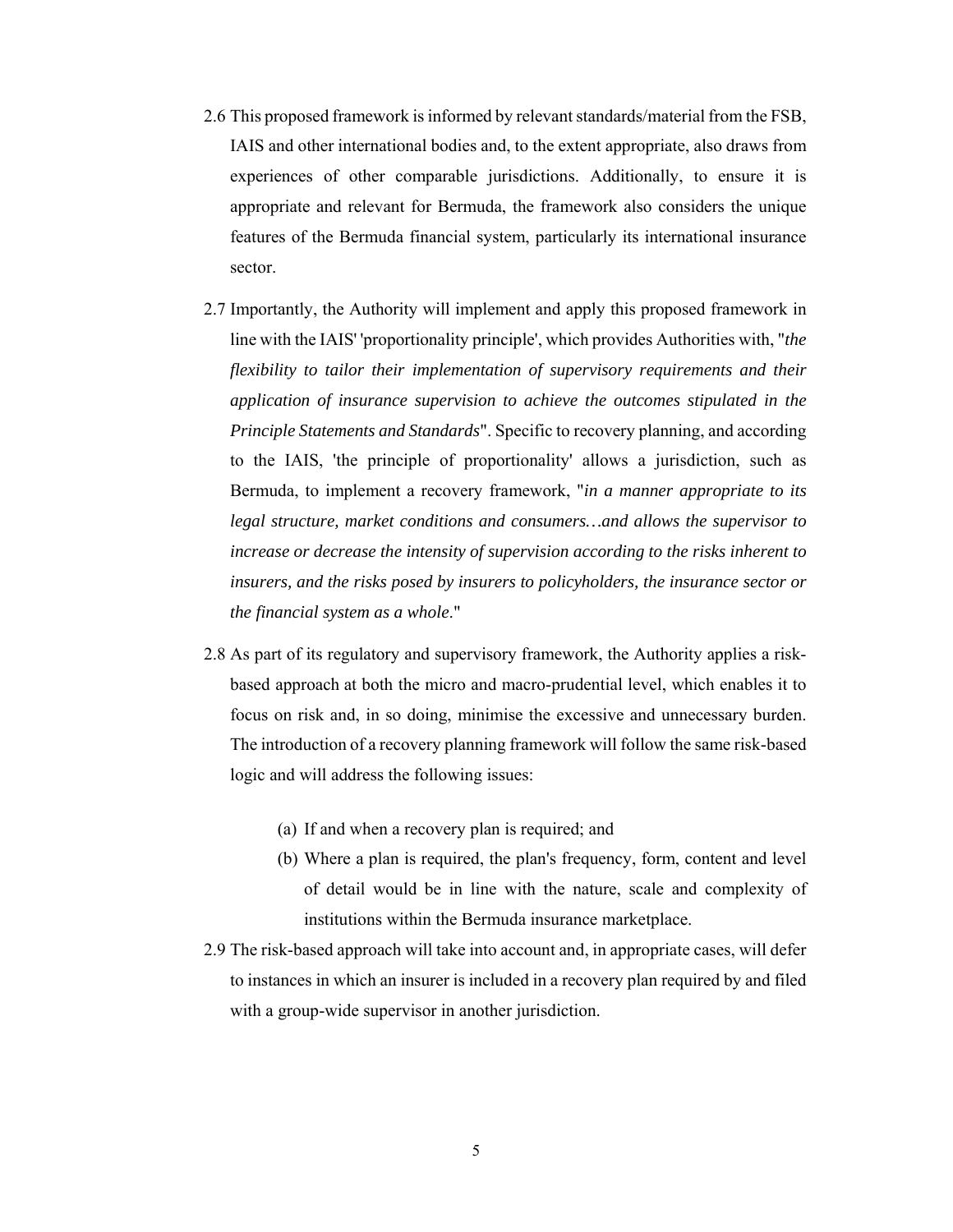#### **3. PROPOSED RECOVERY PLANNING REGULATIONS**

- 3.1 Recovery planning is an additional tool available to prudential supervisors and aimed at ensuring that insurers prepare for a range of possible adverse situations ahead of any severe stress conditions. Ultimately, this should assist insurers in taking effective and thoughtful measures in a timely manner in crisis situations without unnecessary pressure.
- 3.2 Accordingly, a recovery plan should be developed and owned by the insurer and should identify the insurer's own credible options to survive a range of severe but plausible stressed scenarios. In addition, a recovery plan should be integrated within the insurer's overall Enterprise Risk Management (ERM) framework and should be pre-emptive in nature. The intent is for recovery planning to complement other ERM tools already available to insurers, such as the Commercial Insurer's Solvency Self-Assessment (CISSA).
- 3.3 Notably, the Authority recognises that the objectives of some of an insurer's existing ERM tools, to a certain extent, may overlap with the objectives of the recovery planning<sup>9</sup>. In such cases, the insurer may leverage and should ensure alignment with existing tools within its ERM framework. Thus, to ensure efficient use of resources, the insurer may use the existing tools within its ERM framework as a source of input when drafting and developing the recovery plan.
- 3.4 A recovery plan is also a critical supervisory tool that can allow the Authority to identify and assess an insurer's options to recover financial strength and viability under severe stress. Consequently, the Authority should have appropriate powers to evaluate and challenge the insurer's recovery plan's robustness and soundness (e.g., credibility, depth, strength, governance). In addition, the Authority should have appropriate powers to require an insurer to take action for recovery if the insurer comes under severe stress, consistent with the principle that the insurer

<sup>9</sup> For example, CISSA requires insurers to perform an assessment of their own risk and solvency requirements over their planning horizon. When carrying out such an assessment, insurers are required to take into consideration all reasonably foreseeable material risks arising from both on and off balance sheet exposures of its business/operations. This must include appropriate stress and scenario testing measures to determine the insurer's ability to manage its business with appropriate levels of capital under conditions of severe but plausible stress and contingency plans to restore capital to adequate levels after an adverse event. On the other hand, a recovery plan specifically focuses on severe stress scenarios that may ultimately threaten the viability of the insurer and, critically, identifies in advance options to restore the financial position and viability of the insurer if such threats materialise.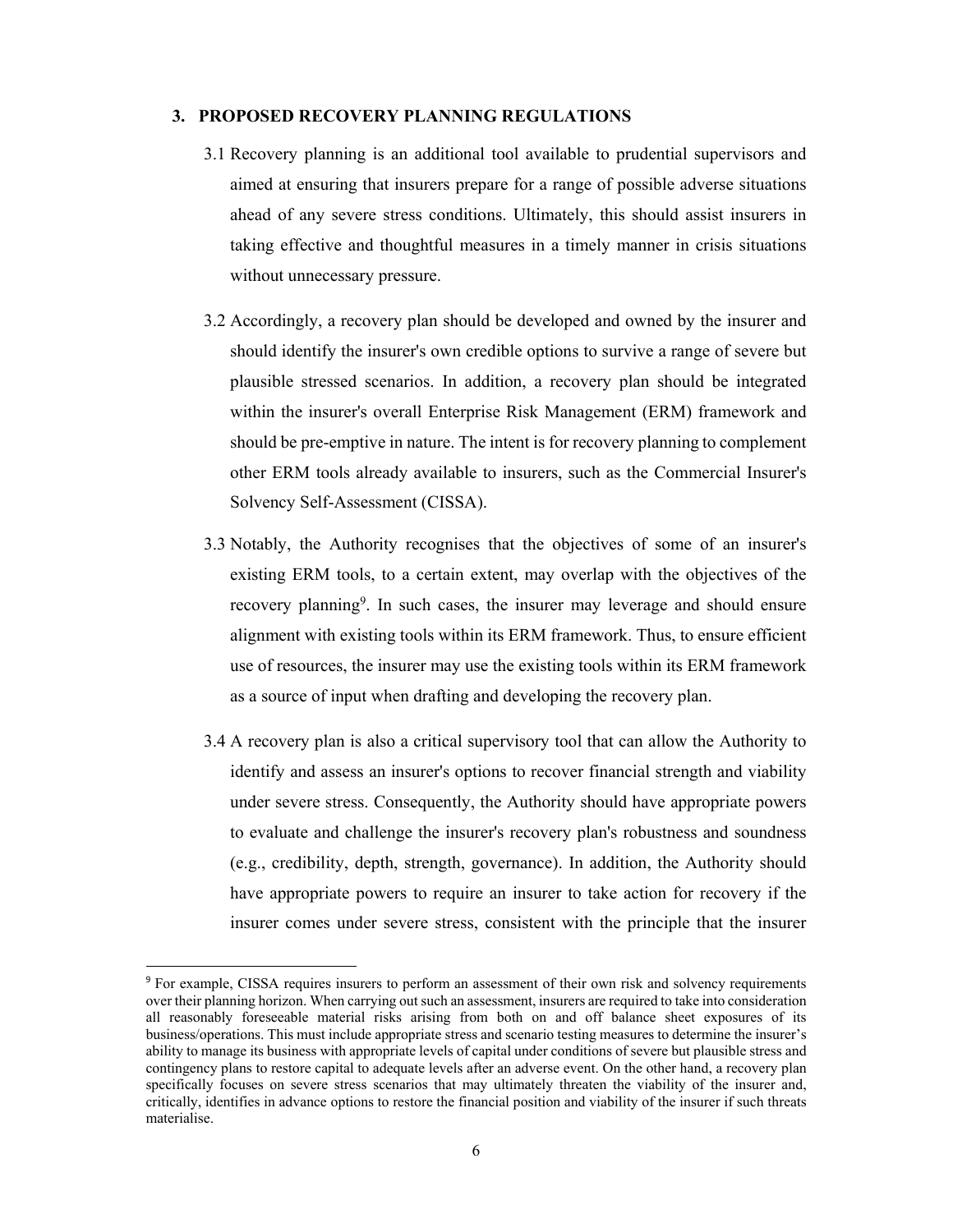should monitor, escalate and activate the appropriate range of responses for an emerging stress event.

#### *Scope and proportionality*

- 3.5 The Authority may, at its discretion, require insurers to take recovery planning measures (i.e., evaluating specific risks and options in possible recovery scenarios) as necessary without putting together a formal plan. Alternatively, in some instances, and particularly for insurers considered to be of economic importance or systemically significant or whose failure could pose a threat to the financial stability of Bermuda, the Authority may require such insurers to prepare a formal recovery plan.
- 3.6 In assessing if an insurer is of economic importance or could be systemically significant or critical to Bermuda if it fails, and therefore required to have a recovery plan, the Authority will, among other things, take into consideration the class of registration, size or market share, external and internal interconnectedness, complexity, business model, risk profile, substitutability and cross-border activities of the insurer.
- 3.7 Specifically, the Authority will use the following criteria as a guide for determining which insurers will be required to have a recovery plan in place subject to appropriate proportionality and risk analysis:
	- (a) A designated internationally active insurance group for which the Authority is the group-wide supervisor;
	- (b) Insurance group as defined in the Insurance Act 1978, and where the Authority is the group-wide supervisor;
	- (c) A domestic insurer as defined in the Insurance Act 1978;
	- (d) An insurer, on a three-year rolling average that has:
		- i. Total assets of at least \$10 billion; or
		- ii. Total gross written premiums of at least \$5 billion; and
		- iii. A commercial insurer under close monitoring.